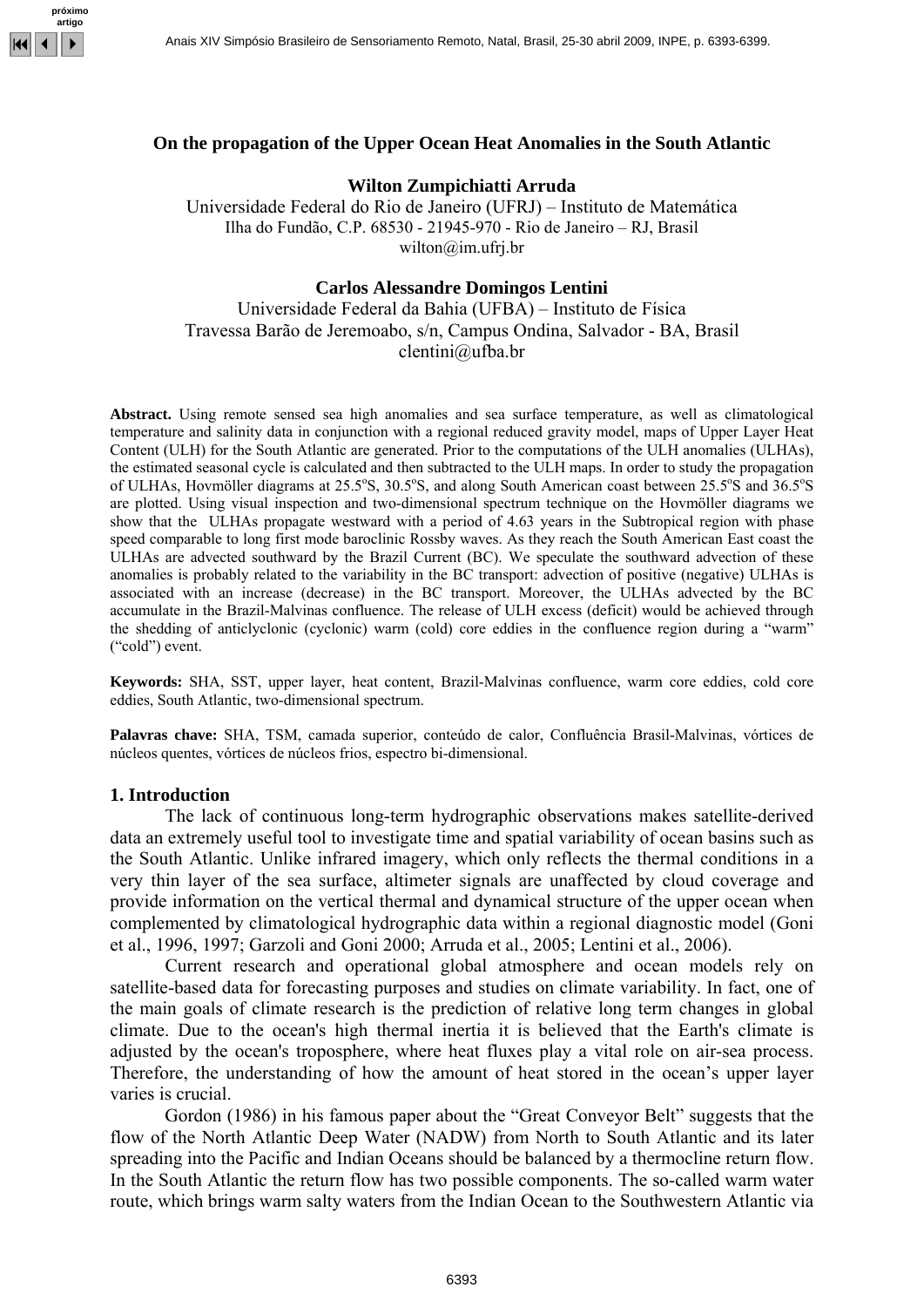the Agulhas Leakage, and the so-called cold water route, which brings cold intermediate waters from the Pacific Ocean to the Southeastern Atlantic via the Drake Passage. Gordon (1986) suggests that the warm water route is the most important source for the return flow in the South Atlantic, although this controversy is not clear yet (Ruijter et al., 1999). The influx of warm salty waters from the Indian Ocean is mostly due to eddy shedding from the Agulhas Retroflection and Benguela Current (Gordon, 1986; Ruijter et al. 1999, Goni et al, 1997; Garzoli et al., 1999). The injection of warm waters into the Southwestern South Atlantic is responsible for its unique characteristic in the net heat flux: the net flux of heat toward and across the equator.

 Therefore, the objective of this work is to use the satellite-derived upper ocean heat content to study the propagation of upper ocean heat anomalies in the South Atlantic.

# **2. Data and Methods**

Both altimeter and sea surface temperature datasets have the same spatial resolution  $(1^{\circ}$  x  $1^{\circ})$  with all missing data filled in by an optimal interpolation scheme. For further information, the product documentation is at http://podaac.jpl.nasa.gov/products. The World Ocean Atlas 2001 hydrographic data (WOA01) is obtained at the http://www.nodc.noaa.gov site. This dataset contains temperature and salinity values at standard levels with the same grid as the satellite data.

 TOPEX/POSEIDON (T/P) Sea Surface Height Anomalies (SHA) for the period from October 1992 to December 2001, averaged over each 5 days and referenced to the 1993-2001 mean with tidal and inverted barometer effects removed, are used here.

 PATHFINDER AVHRR Sea Surface Temperature (SST) V4.1 data for January 1990 to December 2001, averaged also over each 5 days, using version 4.1 is also used.

 For our purposes, we assume that the ocean can be approximated by a regional reduced gravity model. In this model, only the top layer is active, while the bottom layer is assumed to be infinite deep and motionless. Therefore, the upper layer thickness can be estimated as,

$$
h(x, y, t) = \overline{h}(x, y) + \frac{g}{g'(x, y)} \eta'(x, y, t)
$$
 (1)

where the *h* is the Upper Layer Thickness (ULT),  $\overline{h}$  is the mean climatological ULT, *g* is the gravity, and *g´* the climatological reduced gravity.

Temperature and salinity data extracted from WOA01 are used to compute the climatological mean ULT  $(\bar{h})$  for the region of study, which extends from the surface to the depth of the  $10^{\circ}$ C isotherm, and the reduced gravity. According to Goni et al. (1996) the  $10^{\circ}$ C isotherm is a good proxy to define the lower subsurface limit of the South Atlantic Thermocline Water (SATW) in the subtropical gyre. The lower layer is defined as the layer between the depth of the  $10^{\circ}$ C isotherm and 1500 m. These climatologically-derived values are then used in conjunction with (1) to generate the ULT maps.

The Upper Layer Heat Content (ULH) in the upper layer is defined as,

$$
UHC(x, y, t) = \rho_0 C_p \int_{h(x, y, t)}^{0} T(x, y, z, t) dz,
$$
 (2)

where  $\rho_0$  is the mean density of seawater and  $C_p$  is the specific heat of seawater, and T is temperature in degrees Kelvin.

According to Arruda et al. (2005) the integral in (2) is calculated from AVHRR-SST and linear regression coefficients between the climatological SST and the climatological mean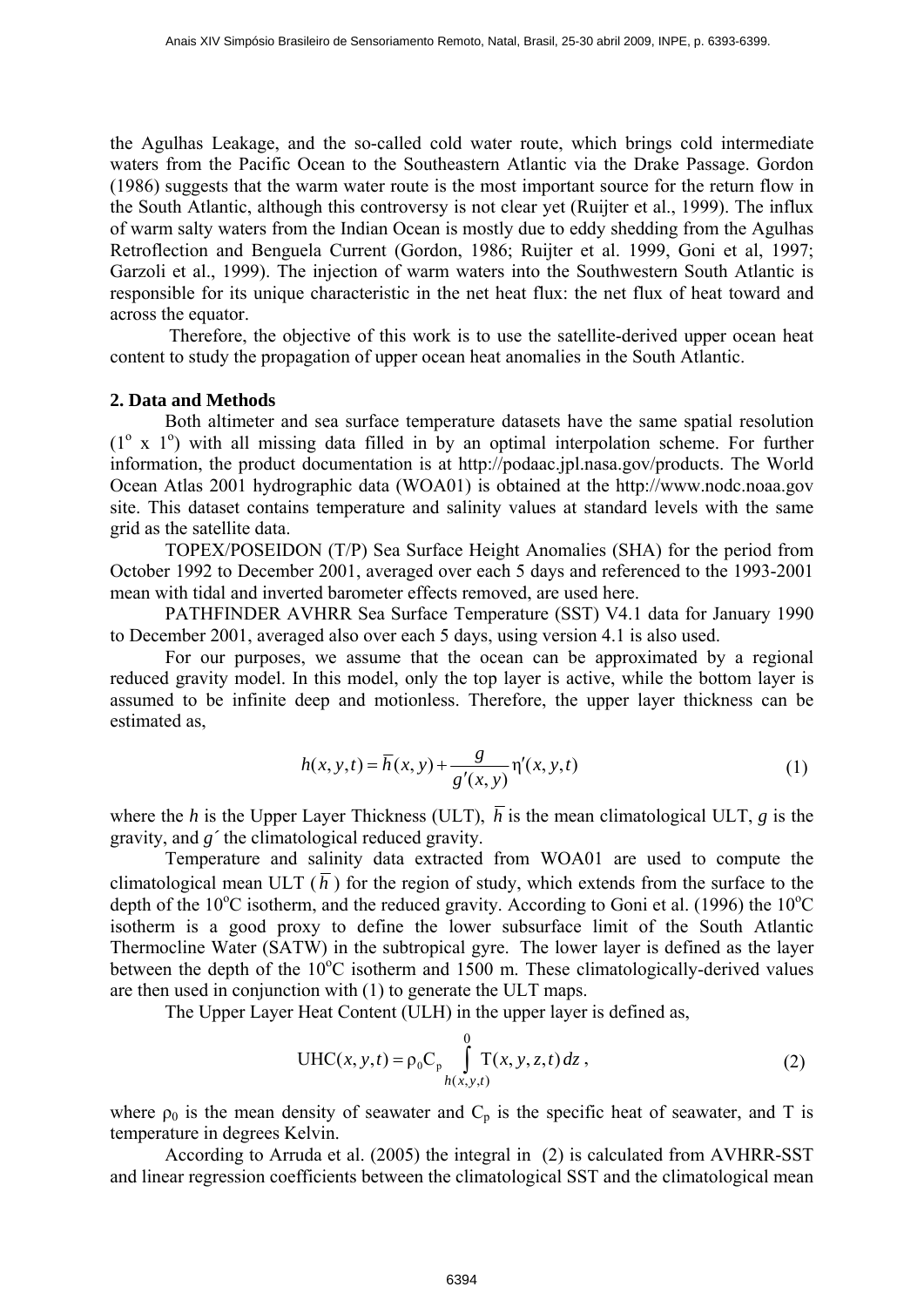upper layer temperature in the subtropical South Atlantic region (38.5ºS-18.5ºS,60.5ºW-20.5ºE).

In this way, the ULH is derived from the T/P-SHA and AVHRR-SST by,

$$
ULH(x, y, t) = \rho_0 C_p(\alpha_1 \text{SST}(x, y, t) + \alpha_o) h(x, y, t),
$$
\n(3)

where  $\alpha_0$  and  $\alpha_1$  the linear regression coefficients (Arruda et al.; 2005a,b).

The Upper Ocean Heat Content Anomalies (ULHAs) are obtained subtracting from (3) the annual cycle at each grid point.

## **3. Results**

Using (3) we generate the ULHA maps for the South Atlantic during the period from October 1992 to December 2001, at every 5 days with a  $1^\circ$  x  $1^\circ$  spatial resolution. This dataset is suitable for studying the way the ocean redistribute the heat stored in the thermocline during long timescales.

Three Hovmöller diagrams are shown on Fig. 1: Along the latitude of 25.5ºS (Fig. 1a), along the latitude of 30.5ºS (Fig. 1b), and following the 1500m isobath along the East coast of South America between 25.5ºS and 36.5ºS (Fig. 1c).



Figure 1. Hovmöller diagrams for the ULHAs (a) Along the 25.5ºS zonal section; (b) Along the 30.5ºS; (c) Along the 1500 m isobath parallel to the South American east coast between 25.5ºS and 36.5ºS. The solid lines mark the wave crests (positive ULHAs) and the dotted lines mark the wave troughs (negative ULHAs).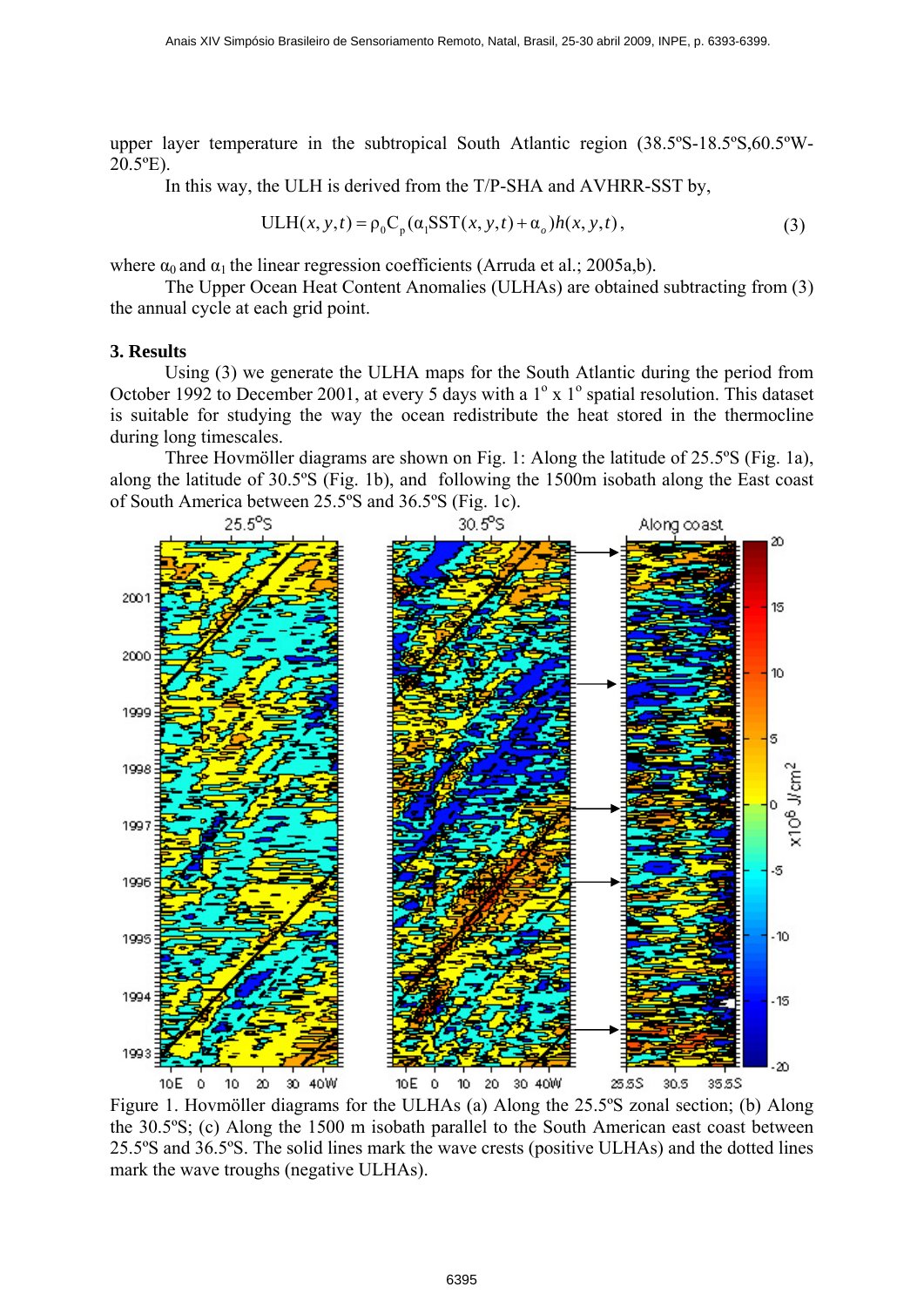Along the two zonal sections at 25.5ºS the 30.5ºS (Fig. 1a,b) the most prominent features are propagating westward signals. The propagation is more evident on the 30.5ºS latitude. On both diagrams we added straight lines aligned with the propagating signals. The solid lines mark the wave crests (positive ULHAs) and the dotted lines mark the wave troughs (negative ULHAs). From the slope of each line we can estimate the wave phase speed. At 25.5ºS the signal takes about 40 months to go from 12.3ºE to 44.5ºW, what gives a phase speed of 4.7 cm/s. At 30.5ºS the signal takes about 41 months to go from 14.3ºE to 47.5ºW, what gives a phase speed of 4.8 cm/s.

As the ULHAs reach the continent it follows a southward path along the coast, as can be seen on Fig. 1c.



Figure 2. Two dimensional energy spectra for the Hovmöller diagrams on Fig. 1: (a) Along the 25.5ºS zonal section; (b) Along the 30.5ºS zonal section; (c) Along the 1500 m isobath parallel to the South American east coast and between 25.5ºS and 35.5ºS.

For each Hovmöller diagram on Fig.1 we calculate the two-dimensional (2-D) spectrum. The 2-D spectrum is valuable tool, since it displays wavenumer and frequency of the most energetic propagating signals on a Hovmöller diagram. A negative wavenumber means westward propagation.

At 25.5°S (Fig. 2a) the most energetic peak has a frequency of  $8.88 \times 10^{-4}$  day<sup>-1</sup>, what means a 3 years period. Since at this latitude the minimum wavenumber resolved is  $1.7 \times 10^{-4}$  $km<sup>-1</sup>$ , any wave with a wavelength larger than 5857 km will be displayed with zero wavenumber. At 30.5°S (Fig. 2a) the most energetic peak has a frequency of  $5.92 \times 10^{-4}$  day<sup>-1</sup> (or a period of 4.63 years) and a wavenumber of  $1.67 \times 10^{-4}$  km<sup>-1</sup>, what means a wavelength of 5971 km and a phase speed of 4 cm/s. Note that the results derived from the 2-D spectrum match very closely the ones derived from visual inspection of the Hovmöller diagrams.

The along-coast diagram (Fig. 1c) indicates that there is, apparently, an along coast southward propagation. Moreover, we can see alternate positive and negative ULH anomalies. Comparing the diagrams of Fig. 1 we see that the ULHAs along the coastline coincide with the arrival of westward propagating signals, what make us hypothesize that the variability of the ULHAs along the South American East coast may be forced by the basin wide propagating signal. The 2-D energy spectrum for the along coast Hovmöller diagram (Fig. 2c) has a peak at zero wave number which is the same frequency and period of the 30.5ºS diagram. The zero wavenumber is due to the spectrum resolution. From Fig 1c, we can see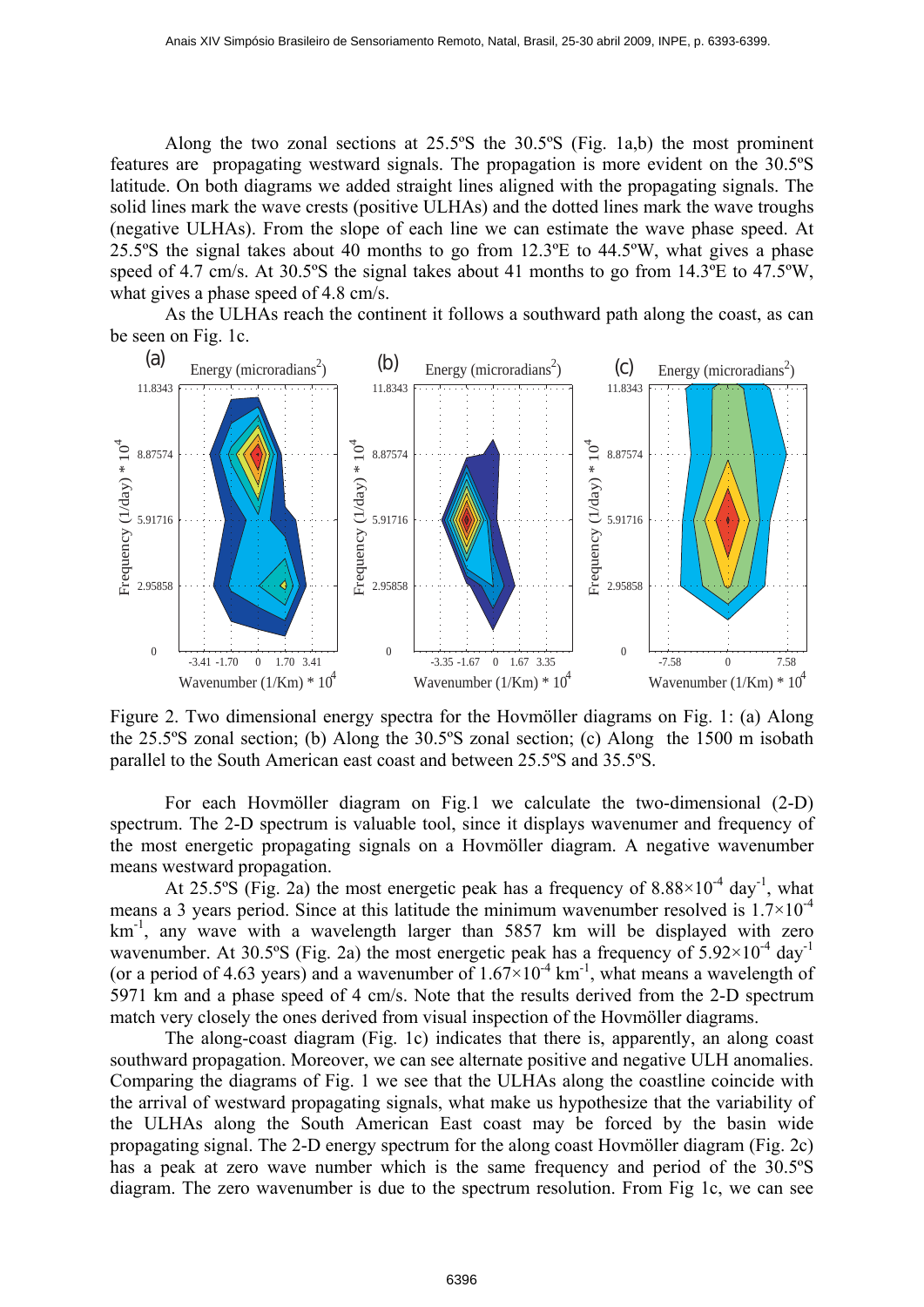that ULHAs take about 2 months to go from 25.5ºS to 36.5ºS, what gives a phase speed of 54 cm/s, what is comparable the Brazil Current (BC) speed of 50-60 cm/s at 25ºS (Peterson and Stramma, 1991). This make us hypothesize that the ULHAs propagate westward in the South Atlantic interior and, as they reach the South American East Coast, they are advected southward by the BC flow.

The mean first mode baroclinic Rossby radius of deformation  $(R_d)$  at 30.5°S (Chelton et al., 1998) is 29.23 km, what gives a phase speed ( $\beta R_d^2$ ) of 2.39 cm/s for long first mode baroclinic Rossby waves at this latitude. Our results (about 4 cm/s) are in accordance with previous works (Killworth et al. 1997; Challenor et al., 2004) which point out that the Rossby waves phase speeds computed from remote sensing data are about 2-3 times larger than predicted by linear theory at this latitude range.

Let's now address the question: What's the fate of the ULHAs that are advected southward along the South American coastline following the BC?



Figure 3. Blue line: Normalized BC baroclinic transport at 30.5°S. Dotted line: Normalized ULH averaged over a box centered a (37.5ºS,45ºW).

Fig. 3 shows the time series of normalized BC baroclinic transport at  $30.5^{\circ}$ S and normalized ULH in a region centered at (37.5ºS,45ºW). This point is inside the "pool" of positive/negative ULHA at the Brazil-Malvinas Confluence (Fig. 4). We can observe that the variability of the ULH is closely associated to the variability of the BC transport (0.76 correlation). An increase (decrease) in the BC transport is related to higher (lower) ULH at the BMC region. Therefore, the results indicate that the southward advection of ULHAs by the BC may be associated with the variability on its baroclinic transport.

Fig. 4 shows hot and cold events along the South American West coastline. It shows a distinctive wave-like pattern in the ocean interior and a uniform anomaly signal along the coastline. It is worth to observe on Fig. 4a (Fig. 4b) that there is a region of positive (negative) ULHA during the hot (cold) event at approximately 36º-45ºS and 45ºW. This indicates heat excess (deficiency) at the Brazil-Malvinas Confluence Zone.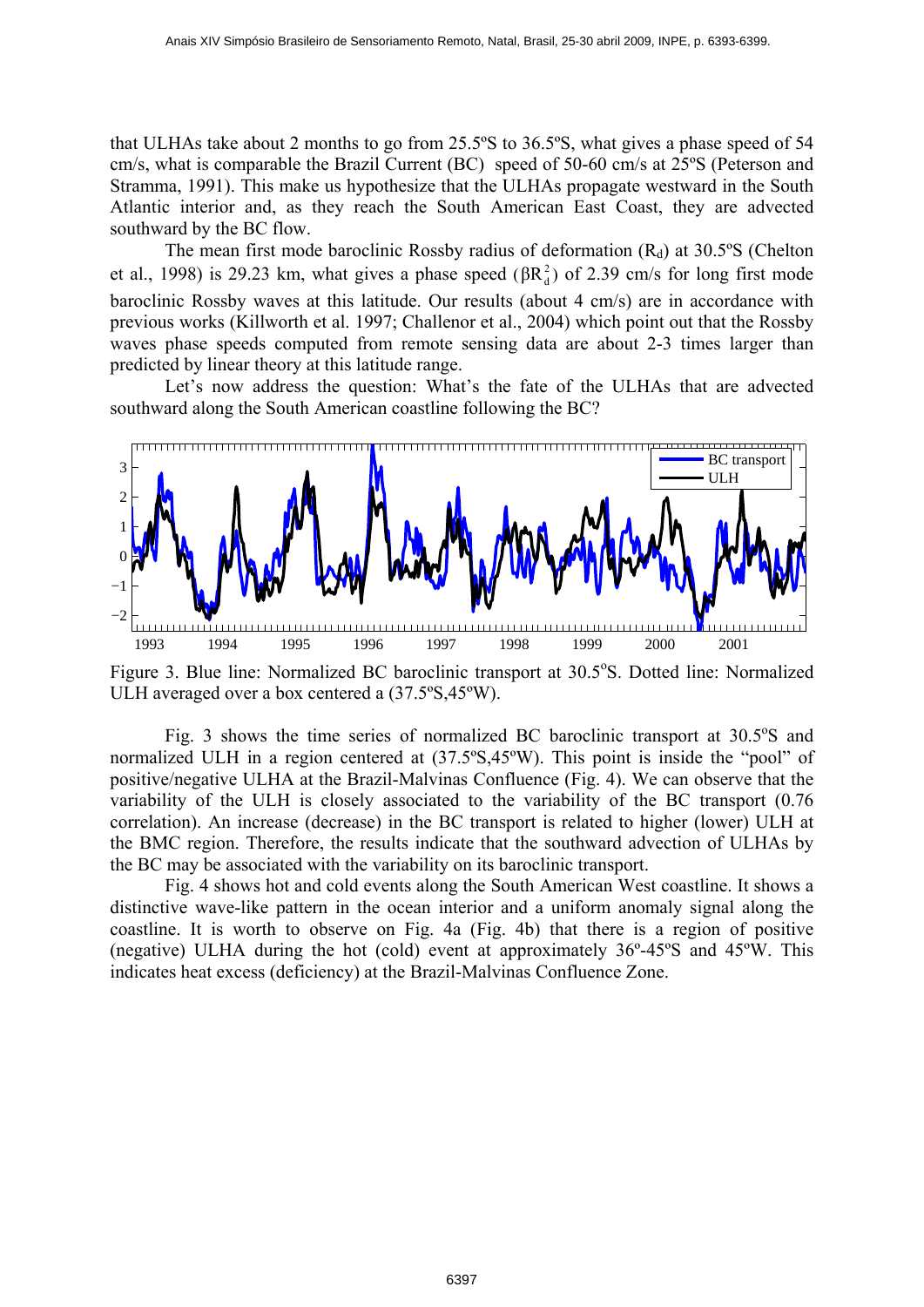

Figure 4. Upper Layer Heat Anomalies contour plots. The tick line represents the zero contour line. (a) Positive ULHA at the South Atlantic West coast for March 1997 and (b) negative ULHA at the South American coast for June 1999.

### **Summary and Conclusions**

The results indicate that the ULHAs propagate westward from the African continent to to South America around 30.5ºS. The ULHAs propagate westward with a period of 4.63 years in the Subtropical region. The propagation phase speeds are comparable to the long first mode baroclinic Rossby waves. As they reach the South American East Coast the ULHAs follows southwestward advected by the BC. The southward advection of the ULHAs is probably related with the variability in the BC transport: Positive (negative) ULHAs advection is associated with an increase (decrease) of the BC baroclinic transport. As the ULHAs are advected southward by the BC, they accumulate in the Brazil-Malvinas Confluence Zone. According to Lentini et al. (2006): "Ring formation seems to be linked to the Brazil Current southward baroclinic transport, estimated across the T/P groundtrack d294 between 36º-38ºS, as relatively moderate-to-high increments in the upper-layer transport are usually followed by the formation and shedding of an anticyclone". The anticyclonic warm-core eddies would then release the ULH excess accumulated in the Brazil-Malvinas Confluence Zone during a hot event to the Subtropical region. By analogy, a decrease in the BC baroclinic transport could favor the shedding of cyclonic cold-core eddies and consequent release of the ULH deficit accumulated at the Brazil-Malvinas Confluence Zone during a cold event.

#### **Acknowledgements**

The authors also would like to thank the Brazilian Research and Technology Council (CNPq) for funding the BACANA and VARICONF Projects, grants #478398/2006-9 and #476472/2006-7, respectively.